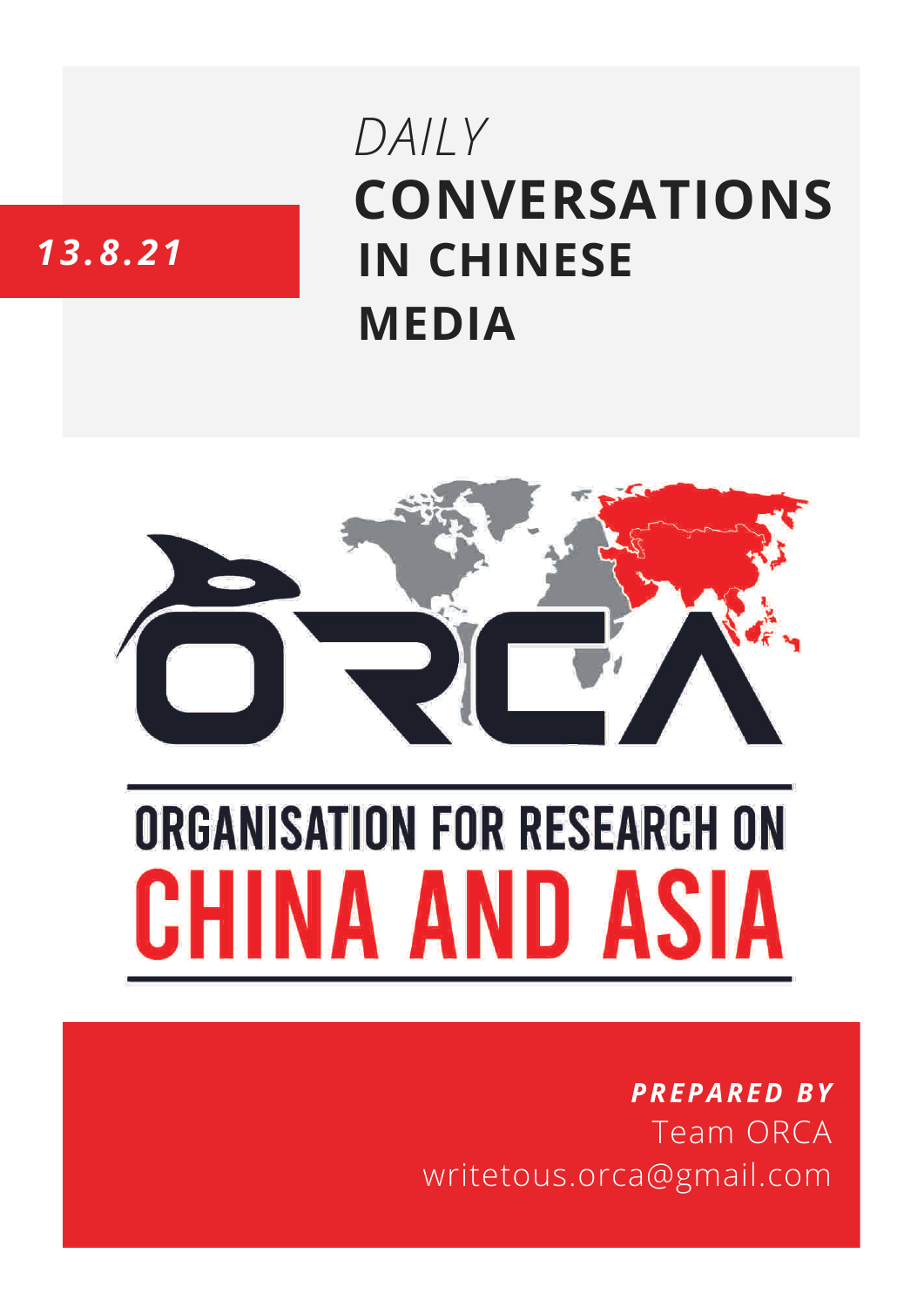#### **I. Social Media Chatter in China**

- **Chinese actor faces 'cancel culture' over historically insensitive posts:** Chinese actor Zhang [Zhehan](https://www.whatsonweibo.com/i-deeply-love-my-motherland-chinese-actor-zhang-zhehan-under-fire-for-yasukuni-and-nogi-shrine-photos/) is facing Chinese 'cancel culture' post his social media posts wherein he is seen attending a wedding at controversial Japanese shrine. An older picture from 2018 has also resurfaced wherein Zhang is at another Japanese shrine Yasukuni which is seen as representing Japanese militarism and aggression.
- **Beijing's ban on foreign textbooks trends:** Beijing has become the latest city to heed calls from the central government to ban the use of foreign textbooks during compulsory education from grades one through nine. This has trended on Weibo with opinions against the decision being censored at a sharp rate.

#### **II. News in China**

- China has [published](http://www.news.cn/english/2021-08/12/c_1310122600.htm) a White Paper on "Moderate Prosperity in All Respects: Another Milestone Achieved in China's Human Rights" by the help of achieving Xiaokang (which means moderately prosperous society). The focus is on infrastructural development as well as increase in political rights for the people. Its publication as a white paper highlights Beijing's focus on its goal of building a moderately prosperous society with Chinese characteristics.
- People's Daily has carried a [piece](http://paper.people.com.cn/rmrb/html/2021-08/13/nw.D110000renmrb_20210813_6-01.htm) on the development in Tibet with a focus on villages along the border. *More on this is covered in our India Watch section.*
- Ministry of Foreign Affairs Spokesperson Hua Chunying's remarks on the Dasu attack (wherein Pakistan claimed Indian and Afghan intelligence forces were involved) have unsurprisingly not seen Beijing issue a counternarrative. Instead, he has stated that China "opposes any force using terrorism to seek geopolitical gains". Hua also [reacted](http://www.81.cn/fb/2021-08/13/content_10075572.htm) sharply to the US and European Union's comments regarding China's recall of its ambassador to Lithuania, stating that it is a matter of upholding One-China principle and a "legitimate measure".
- An incomplete and full-scale replica of the Titanic, which has been motionlessly sitting at a tourist resort in Sichuan for 7 years, has drawn [concerns](https://www.sixthtone.com/features/26291/DailyTones) by the public and regional papers with regards to the finances of the project.